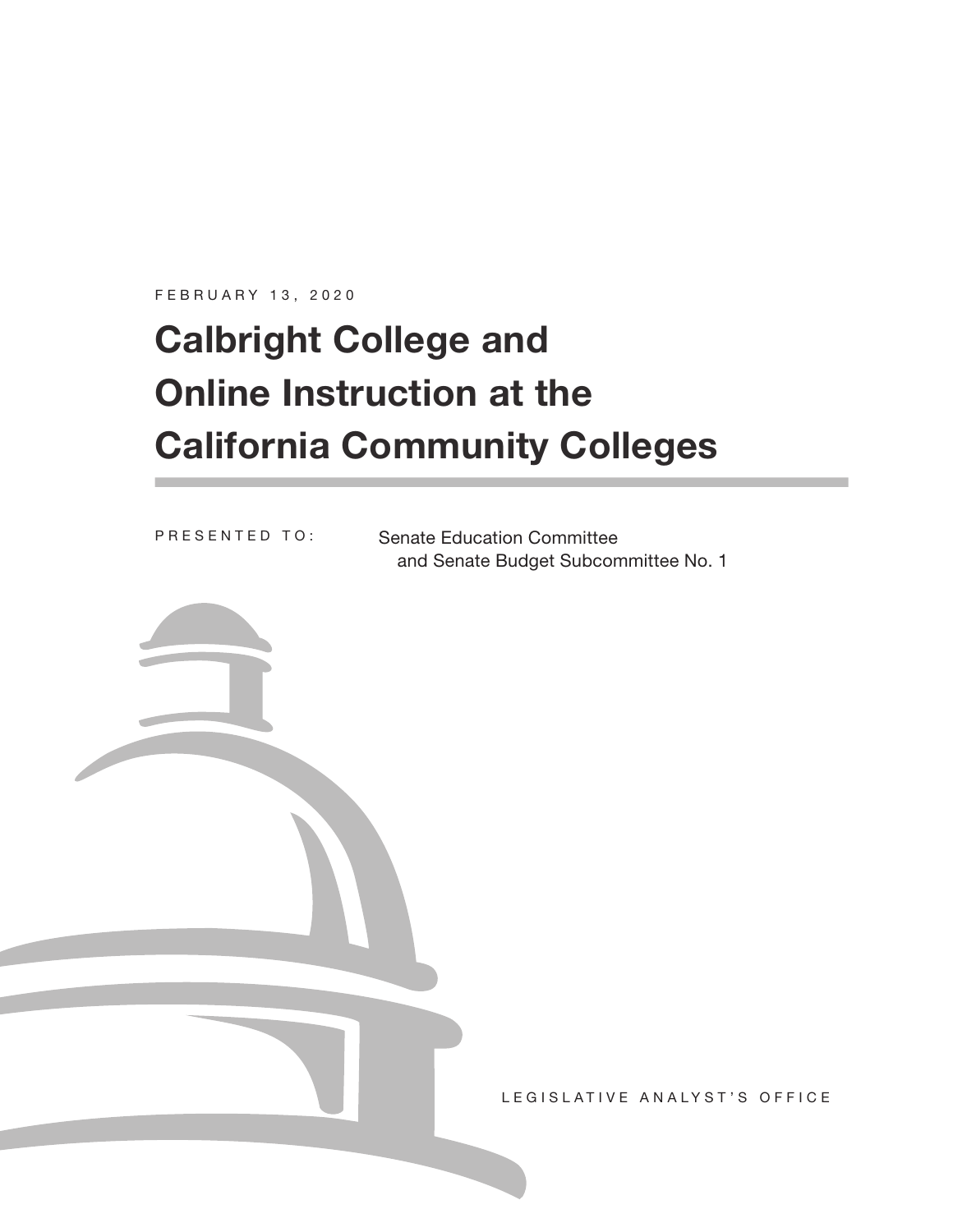## **Background on Online Instruction**

## X **All California Community Colleges (CCC) Offer Online Courses**

- In 2018-19, community colleges educated a total of 200,000 full-time equivalent students through online courses, representing 17 percent of all instruction.
	- In 2008-09, online courses accounted for 7 percent of all instruction.
- The proportion of instruction delivered via online ranges significantly throughout the CCC system, from about 50 percent at several colleges to about 5 percent at others.
- Online instruction includes courses in a wide range of subjects, but is concentrated in transfer-level courses (such as history) as well as certain career technical education programs (such as website design).
- Students commonly get their instruction through both online and face-to-face means.

## X **Funding, Fees, and Financial Aid Are the Same for Online and Face-to-Face Instruction**

- Online instruction generates the regular apportionment rate from the state.
- Students pay the same statutorily set enrollment fee (\$46 per unit).
- $\blacksquare$  Financially needy students can have the fee waived.

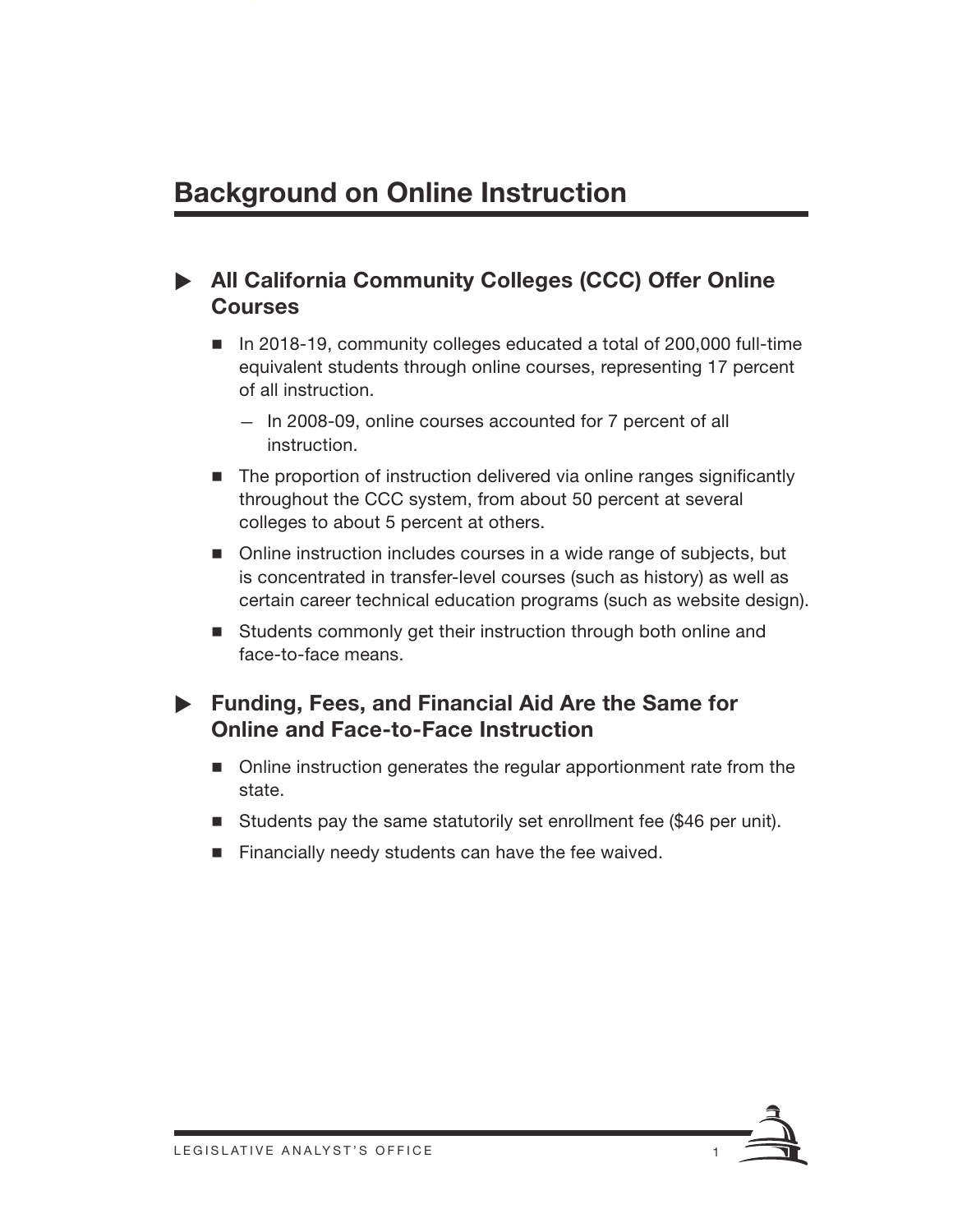## **Background on Online Initiatives**

## ▶ Since 2013-14, Legislature Has Funded CCC Online **Education Initiative**

- The state provides \$23 million ongoing for several purposes, including:
	- Trainings and other resources to help faculty design high-quality online courses.
	- A common technology platform for faculty to deliver online courses.
	- The Online Course Exchange (a program that enables students to find, enroll in, and get credit for fully online courses offered by other colleges participating in the exchange).

## X **Legislature Also Funds Intersegmental Online Program**

■ Since 2018-19, the state has provided \$10 million ongoing for CCC and the other two public higher education segments to collaborate on developing lower-division online courses in science, technology, engineering, and math.

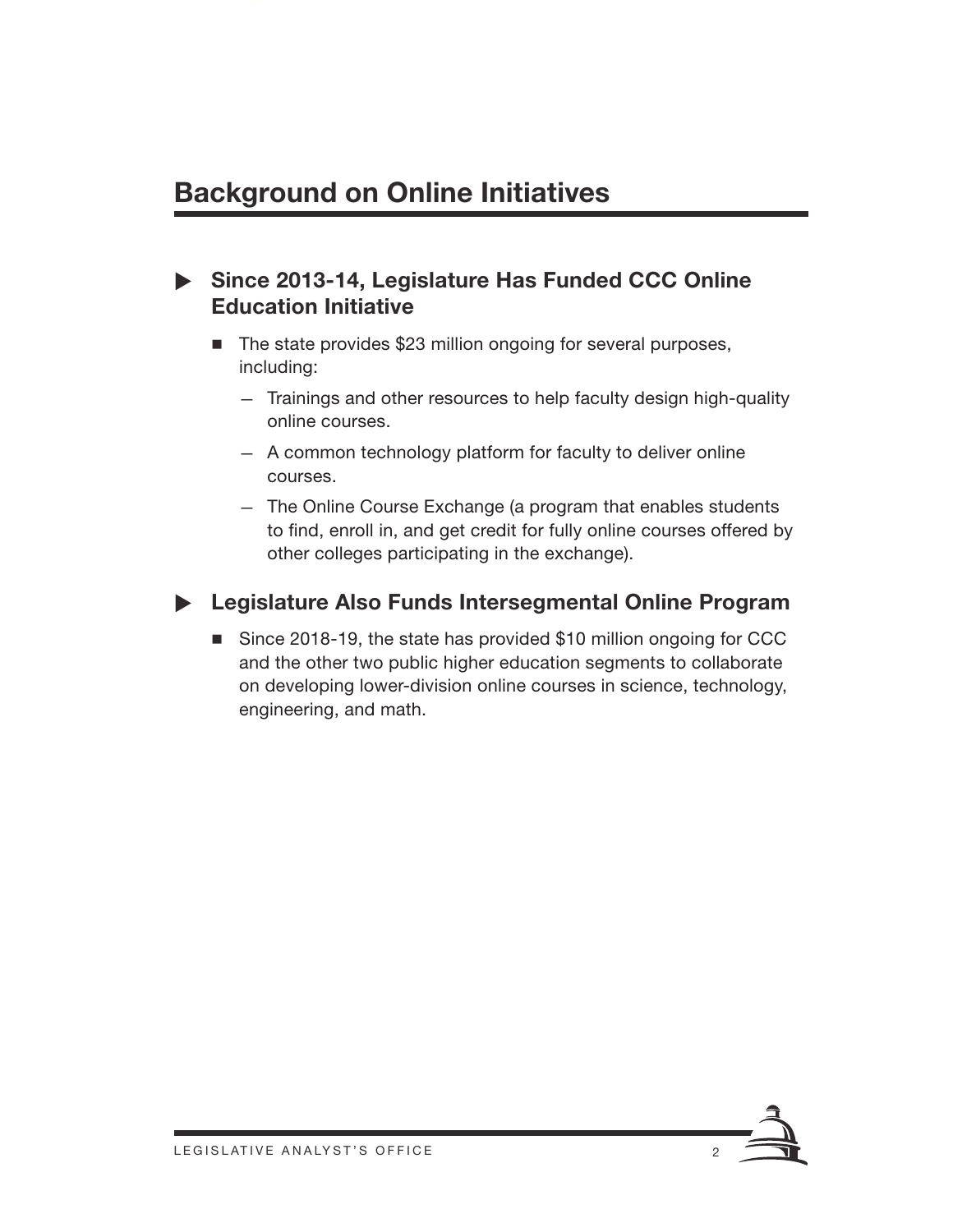## **CCC Online College (Calbright College)**

## ▶ 2018-19 Budget Package Created Online Community **College**

- The college becomes the CCC system's 115th college (and 73rd district).
- The college is overseen by CCC Board of Governors.

## ▶ State Provided \$100 Million One Time and \$20 Million **Ongoing for Online College**

- One-time funds are for start-up costs, available to the college over a seven-year period.
- Ongoing funds are for annual operational costs.
- In addition, the college is eligible to claim apportionment funding for its enrollment—same as other community colleges.

### ▶ College Directed to Focus on Short-Term Pathways

- The college must target working adults with no postsecondary credentials "who are not currently accessing higher education."
- The college is required to develop a series of online programs "designed in partnership with employers and industry groups" that result in "industry-valued credentials."
	- For each new program created, the Chancellor's Office must notify the Legislature and administration on "how the program is not duplicative of programs offered at other community colleges."
- The college is to use strategies such as prior learning assessments to reduce the time students need to complete their programs.

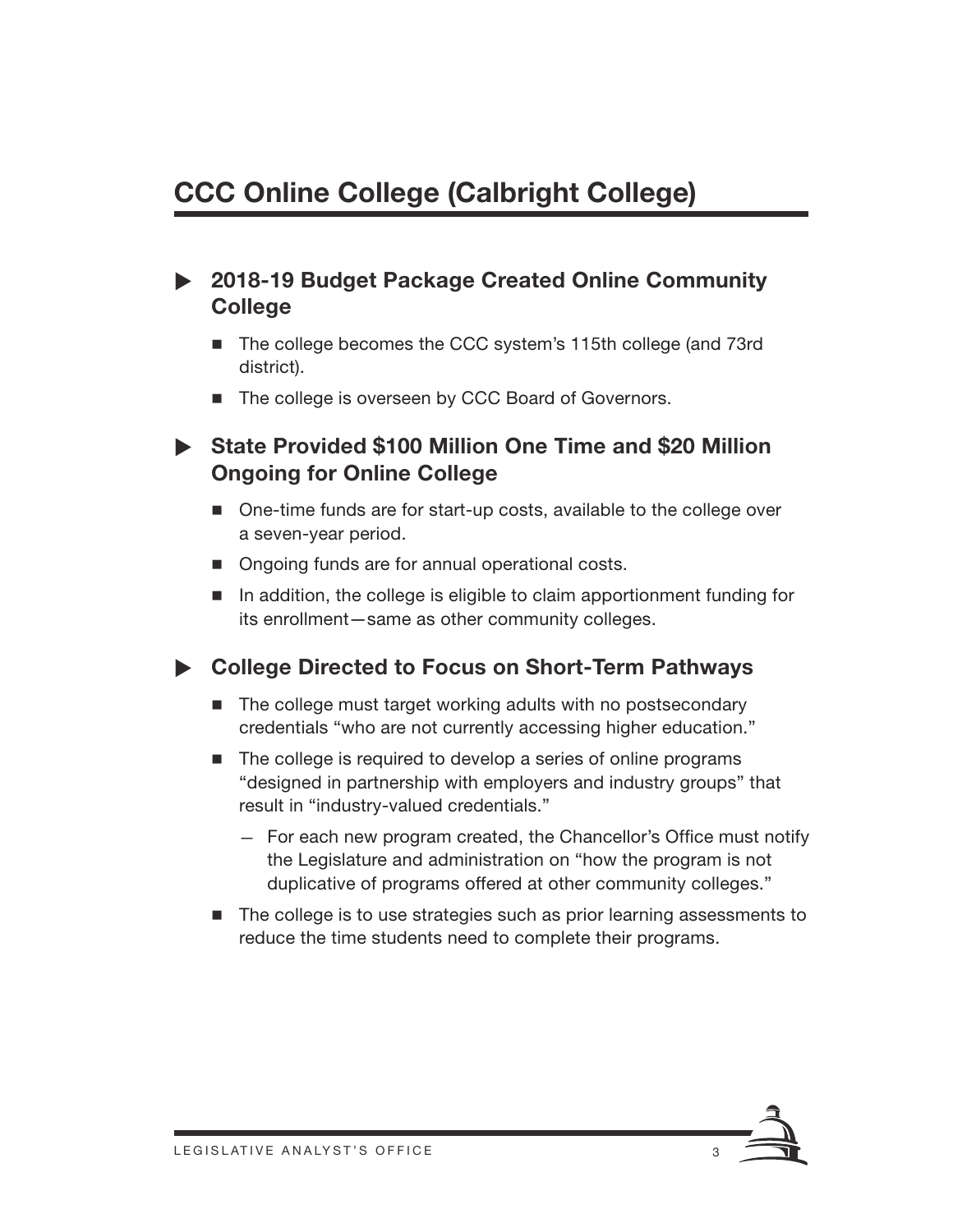## **CCC Online College (Calbright College)**

*(Continued)*

## X **Most CCC Policies Apply to College**

- $\blacksquare$  For example, the college must comply with the same competitive bidding and contracting requirements as other community colleges.
- The college is exempt from a few requirements—for example, it does not need to use the regular student fee structure.